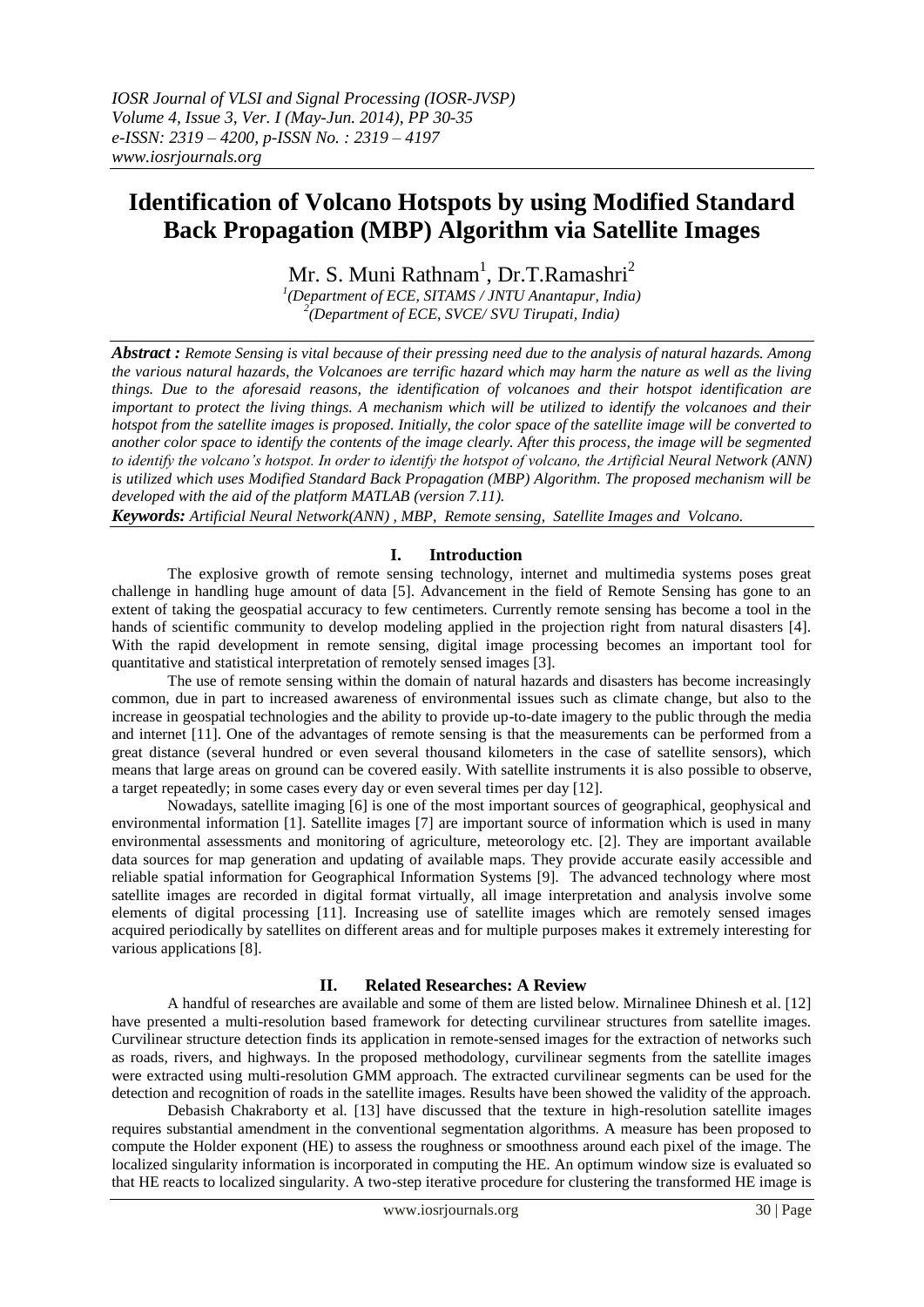adapted to identify the range of HE, densely occupied in the kernel and to partition Holder exponents into a cluster that matches with the range. Holder exponent values (noise or not associated with the other cluster) are clubbed to a nearest possible cluster using the local maximum likelihood analysis

Shwetank et al. [14] have discussed that the Digital image processing is collection of techniques for the manipulation of digital images by computer and its applications. This collection of methods in remote sensing is dominantly treated as Satellite Digital Image Processing (SDIP). A space borne Multispectral Image Processing System (MIPS) has been used since 1960 as a traditional satellite image processing system for data analysis and extraction of meaningful information from/in the earth surface. The MIPS system provides limited information due to the small number of spectral channels. Over the past two decades, advances in satellite imaginary system have made it possible for the collection of several hundred spectral bands for processing. This is commonly referred to as Hyper spectral Image Processing System (HIPS). Their study detailed the differences between MISP and HISP; and focused on the application of HIS for Rice crop-classification, plant growth, plant biophysical, biochemical, physiology properties in different spectral regions and their mapping.

Mohamed Awad [2] have discussed that the image segmentation is an essential step in image processing. The goal of segmentation is to simplify and/or to change the representation of an image into a form easier to analyze. Many image segmentation methods are available but most of these methods are not suitable for satellite images and they require a priori knowledge. In order to overcome these obstacles, a proposed technique in satellite image segmentation method has been developed using an unsupervised artificial neural network method called Kohonen's self-organizing map and a threshold technique. Self-organizing map was used to organize pixels according to grey level values of multiple bands into groups then a threshold technique is used to cluster the image into disjoint regions that proposed technique is called TSOM. Experiments performed on two different satellite images confirm the stability, homogeneity, and the efficiency (speed wise) of TSOM method with comparison to the iterative self-organizing data analysis method. The stability and homogeneity of both methods are determined using a procedure selected from the functional model.

Ashok et al. [15] have presented a GUI based multi spectral image enhancement used to achieve highly realistic and geo-scientifically corrects visualizations of real satellite imagery quite often the useful data in a digital image populates only a small portion of the available range of digital values. Image enhancement involved changing the original values so that more of the available range is used; this then increases the contrast between features and their backgrounds. It consists of reading the binary image on the basis of pixels taking them byte wise and displaying it, calculating the statistics of an image, automatically enhancing the color of the image based on statistics calculation using algorithms and working with RGB color bands. Finally the enhanced image has been displayed along with image histogram.

#### **III. Artificial Neural Network**

An Artificial Neural Network (ANN), often just called a neural network, is a mathematical model inspired by biological neural networks. A neural network consists of an interconnected group of artificial neurons, and it processes information using a connectionist approach to computation. The nodes can be seen as computational units. They receive inputs, and process them to obtain an output. This processing might be very simple (such as summing the inputs), or quite complex (a node might contain another network). The complexity of real neurons is highly abstracted when modeling artificial neurons. These basically consist of inputs, which are multiplied by weights, and then computed by a mathematical function which determines the activation of the neuron and another function computes the output of the artificial neuron. The idea of the back propagation algorithm is to reduce the error (difference between actual and expected results), until the ANN learns the training data.

The architecture of ANN is shown in fig (1) below where  $\dot{i}_1$ ,  $\dot{i}_2$  are the input values and  $Y_K$  is the output value with  $\,H_{1},H_{2}\,......H_{N}$  is the hidden layer values.



Fig1: Schematic representation of ANN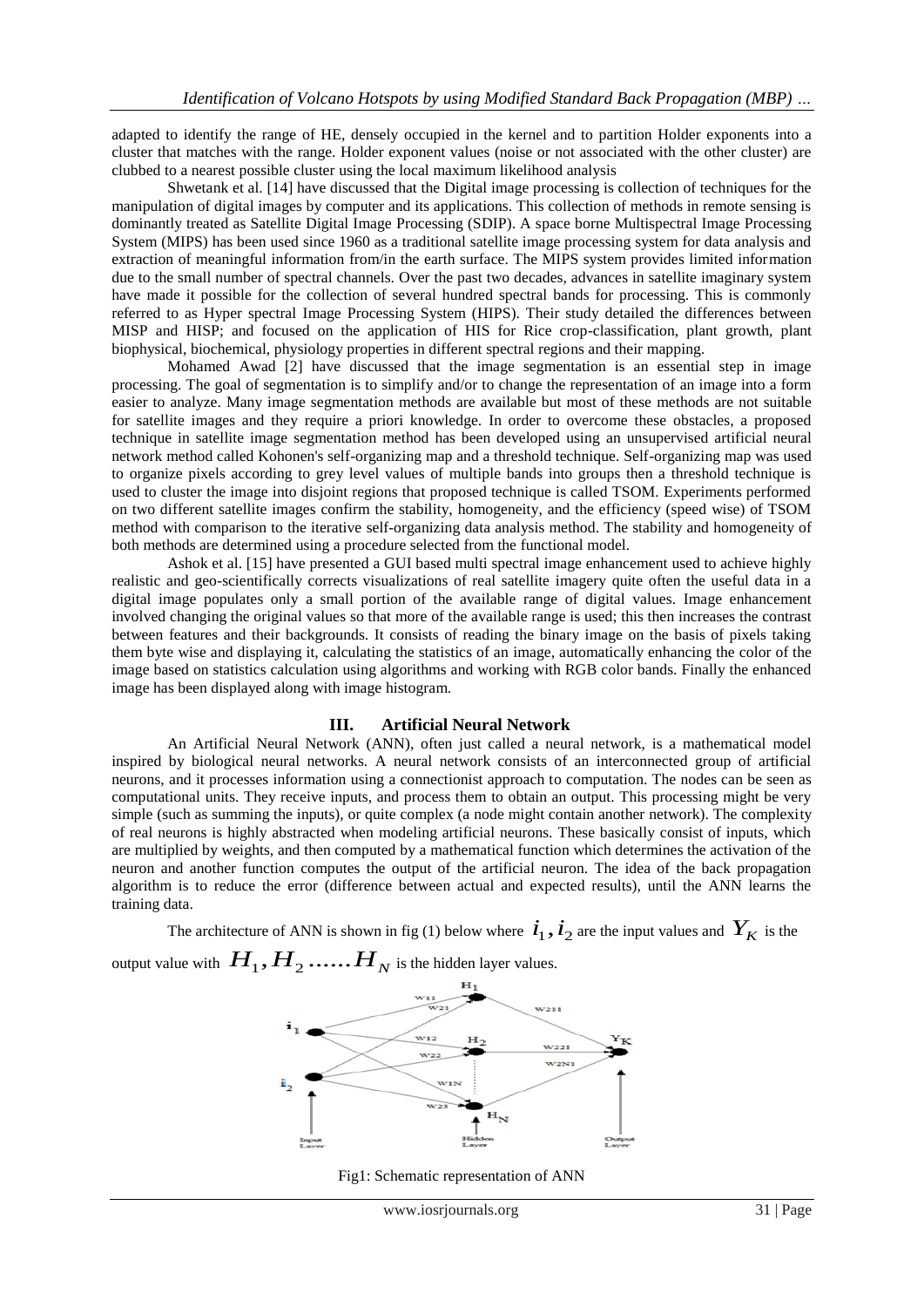The mathematical representation diagram for the ANN to find the output weightage of each node is shown in the fig (2).





#### **IV. Modified Standard Back Propagation (MBP) Algorithm**

MBP is a local adaptive learning scheme [16] which performs supervised batch learning in multilayer perceptrons. The learning algorithm is used for training a single layer perceptron. Let us consider a neural network with 'n' neurons in the input layer,'j' neurons in the hidden layer and one neuron in the output layer. Sigmoid activation function is used at both hidden and output layer. Jim Y.F Yam and Tommy W.S. Chow [17] Optimal Initialization is used.

**Step1:** Calculate the maximum and minimum value for all input variables  $X_i$ ;  $i = 1, 2, \ldots, n$ . **Step2:** Calculate the maximum distance between two points of the space

$$
D^{in} = \sqrt{\sum_{i=1}^{n} [max(X_i) - min(X_i)]^2}
$$

**Step3:** Calculate the W<sub>max</sub> to define the interval  $[$  -W<sub>max</sub>, W<sub>max</sub>] from which the random weights for the hidden layer will be drawn.  $W_{\text{max}} = \frac{1}{p \ln N} \sqrt{(3/n)}$ ;

**Step4:** Evaluate the centre of the input space

 $C^{in} = [(\max(x_1) + \min(x_1)/2, (\max(x_2) + \min(x_2)/2), \dots, (\max(x_n) + \min(x_n)/2)]$ **Step5:** Calculate the threshold value for hidden  $W_{kh} = \sum_{i=1}^{n} C_i^{in} w_{ik}$ ;  $k = 1, 2, \dots, \dots, n$ .

**Step6:** Calculate V<sub>max</sub> to define the interval  $[-V_{max}, V_{max}]$  for output layer  $V_{max} = \frac{15.10}{t}$ ;

**Step7:** Calculate threshold for output neuron V = -0.5  $\sum_{i=1}^{j} V_i$ 

**Step8:** Create a feed forward neural network and initialize weights.

**Step9:** Calculate the net input to the hidden layer units and hidden layer output

Net input to hidden neurons  $H_{pk} = \sum_{i=1}^{n} w_{ik}^{h} X_{pi}$ ; & The output from the hidden layer  $A_{pk} = \frac{1}{1 + e^{-H}pk}$ 

No. of training patterns  $p = 1, 2, 3, \dots$  And  $w_{ik}$ <sup>h</sup> weights between input and hidden layer. **Step10:** Calculate the net input values and output of output neuron

The net input values Net<sup>o</sup><sub>p</sub> =  $O_p = \sum_{k=1}^{J} w_k^o A_{pk}$  & Output of neuron  $Y_p =$ 

**Step11:** Mean Square Error MSE = 
$$
\frac{1}{2}(d - Y_p)^2
$$
 + MSE, initially MSE is zero;

 $d= 0.75$  for volcano image and 0.25 for non volcano image **Step12:** Calculate error for the output unit and hidden unit

Error for output unit  $\delta^{\circ}{}_{p} = (d - y_{p}) [y_{p}(1 - y_{p})]$ 

Error for hidden unit  $\delta^h{}_{pk} = A_{pk} (1 - A_{pk})$ .  $\delta^o{}_{p}$ . w<sup>o</sup><sub>k</sub>

**Step13:** Update weights on hidden and output layers

$$
W^{o}_{k}(t+1) = W^{o}_{k}(t) + \boldsymbol{\eta} \cdot \boldsymbol{\delta}^{o}_{p} \cdot A_{pk} ;
$$

 $W_{ik}^{h}(t+1) = W_{ik}^{h}(t) + \eta \cdot \delta^{h}{}_{pk}$ .  $X_{pi}$ ; Learning rate  $\eta = 0.1$  or 0.01 or 0.001

Weights updation is done for all images in the training patterns. This training process continued until Mean Square Error reaches minimum value[18].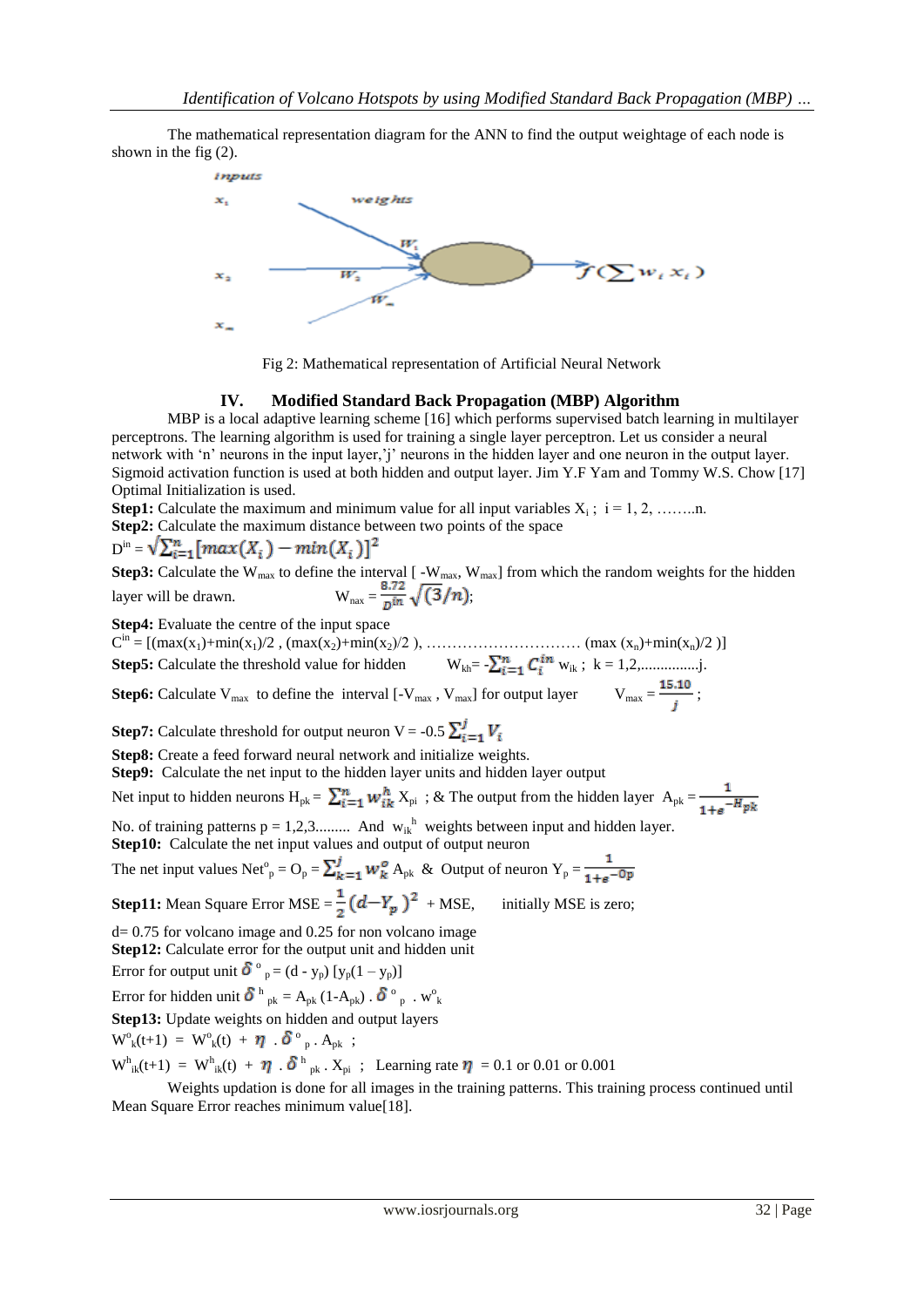#### **V. Image Recognition using MBP**

In this section, a mechanism which will be utilized to identify the volcanoes and their hotspot from the satellite images is proposed. Initially, the color space of the satellite image will be converted to another color space to identify the contents of the image clearly. After this process, the image will be segmented to identify the volcano"s hotspot. In order to identify the hotspot of volcano, the Artificial Neural Network (ANN) is utilized. The neural network input can consist of pixels or measurements in images and the output can contain pixels, decisions, labels, etc. In this paper the neural network uses 6 inputs and 1 neuron in its output layer with 20 neurons in the hidden layer to identify the images. The database consists of normal satellite images and volcano images. For the image recognition, study the parameters of each image in the database. The six parameters used under this study are mean, variance, contrast, homogeneity, energy and correlation.

These parameters can be found out using the formulas below:  
\nMean 
$$
(\sigma_M) = \sum_{i,j} x(i,j) / n
$$
 (5)

Variance 
$$
(\sigma_v)
$$
 =  $\frac{\sum x(i, j)^2}{n}$  (6)

$$
_{\text{Contrast}}\left(\sigma_{C}\right)=\sum_{i,j}\left|i-j\right|^{2}x(i,j)\tag{7}
$$

Homogeneity 
$$
(\sigma_H)
$$
 =  $\sum_{i,j} \frac{x(i,j)}{1+|i-j|}$  (8)

Energy 
$$
(\sigma_E)
$$
 =  $\sum_{i,j} x(i,j)^2$  (9)

$$
(\sigma_{CR}) = \sum_{i,j} (i - \sigma_{M(i)}) (j - \sigma_{M(j)}) x(i,j) / \sigma_{V(i)} \sigma_{V(j)}
$$
\n(9)

Correlatio

Whereas  $x_{i,j} \rightarrow$  is the intensity of pixels  $i, j$  and  $n$  is the no. of pixels

To create a network that can handle volcano images it is best to train the network in both satellite images and volcano images. To do this network will first be trained on satellite images until it has a least square. The above parameters for the each satellite images in the database are found out using the above equations. Then the network will again be trained on just satellite images. This ensures that the network will respond perfectly when presented with a normal satellite image.

Then the network is trained on volcano images and set a threshold value for instance  $\lambda = 0.5$ . If an average of the parameter values of an image in the neural network is greater than or equal to the threshold value then the image is volcano image other else not. Then to identify the red spotted area from the volcano image intensity check process has to be done. This is performed using the RGB color representation of an image. Each color in the pixel has its own intensity value whereas in this volcano image representation Red (R), Green (G) and Blue (B) has its intensity value as 250, 10and 10 respectively. If the volcano image accumulates R value as greater than or equal to 250, G and B as less than 10, the image is identified as red spotted volcano image otherwise not. The flow chart representation for the above process is shown in the fig 4.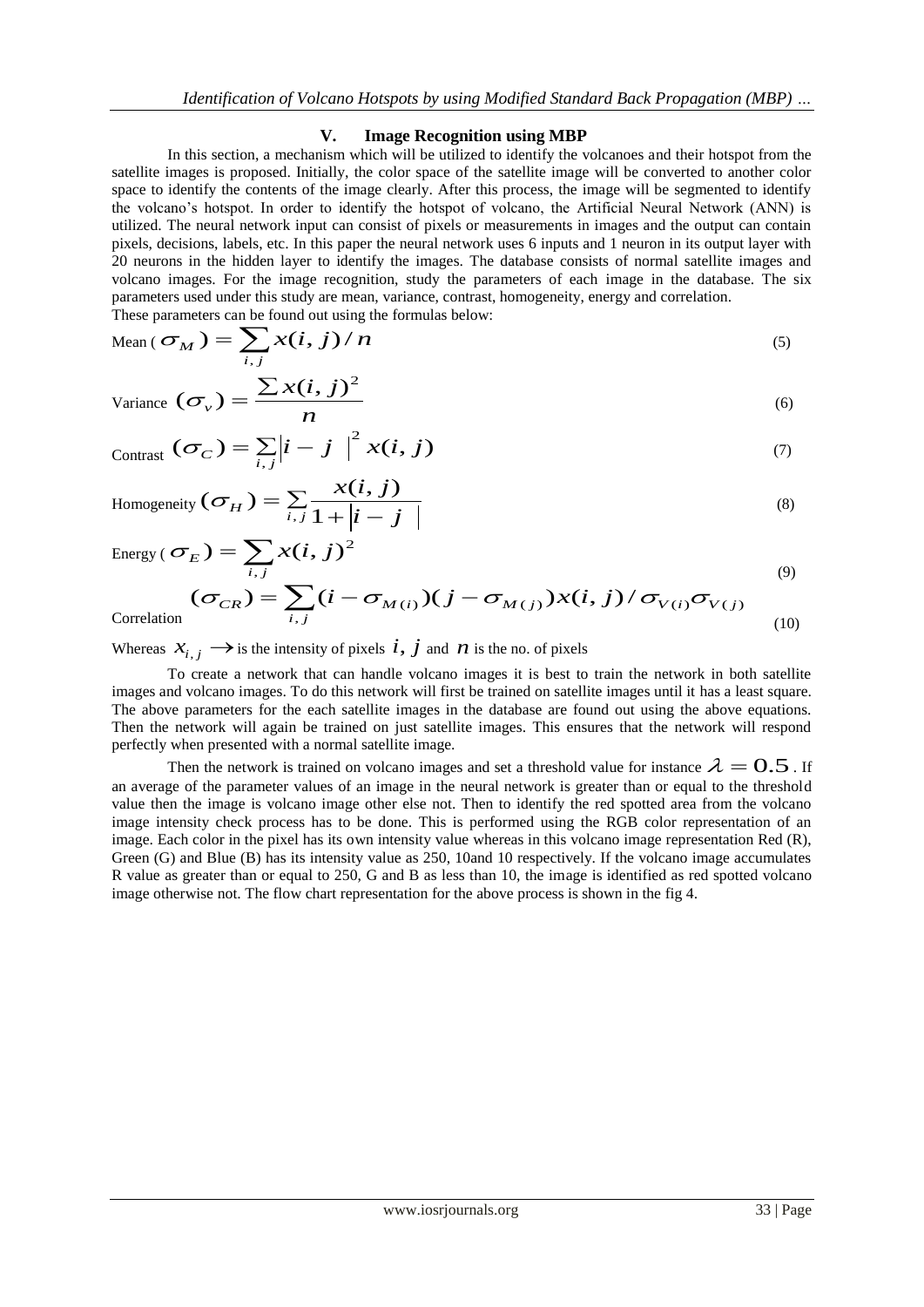

# **VI. Experimental Results**

The training of ANN is done by MATLAB software. In order to train neural network, selected features were evaluated; this evaluation was necessary to prevent non-uniform learning, in which the weight associated with some features converge faster than others. Initially, the color space of the satellite image will be converted to another color space to identify the contents of the image clearly. After this process, the image will be segmented to identify the volcano's hotspot. After segmentation a randomly chosen sample was divided into training, cross validation and testing datasets. The training data set was presented to the network for learning. Cross-validation is used to measure the training performance during training or stop training if necessary.

Testing data set is consisting of 100 satellite images in which 50 volcano and 50 non volcano images. Testing is done under the evaluation of sensitivity and specificity values. These values are among the terms true positive (TP), true negative (TN), false positive (FP), false negative (FN) [16].

The true positive, true negative, false positive and false negative values for the different datasets is shown in the table below

|         | True Positive (TP) | True Negative<br>TN) | <b>False Positive</b><br>(FP) | <b>False Negative</b><br>(FN) |
|---------|--------------------|----------------------|-------------------------------|-------------------------------|
| Dataset |                    | 42                   | 08                            | 09                            |

Table 1: True positive, true negative, false positive and false negative value

# **VII. Discussion**

Considering the values in the Table (1), sensitivity, specificity, accuracy, positive prediction value, negative prediction value, false positive rate, false discovery rate and Matthews"s correlation coefficient can be found out. Sensitivity is defined as the ability to identify the volcano images and it is 82%. The specificity, the ability to identify correctly the non volcano images which yields 84%. Accuracy is the correct image recognition which is found as 83%. The false positive rate, which is recognized as an error, has result of 16%. Positive predictive value which is the proportion of the positive results has been identified as 83.67%. The negative prediction value, the proportion of negative results, has the value 82.35%. The false discovery rate which is the identification of false results and it is 16.326%. The Matthew"s correlation coefficient has been used for the